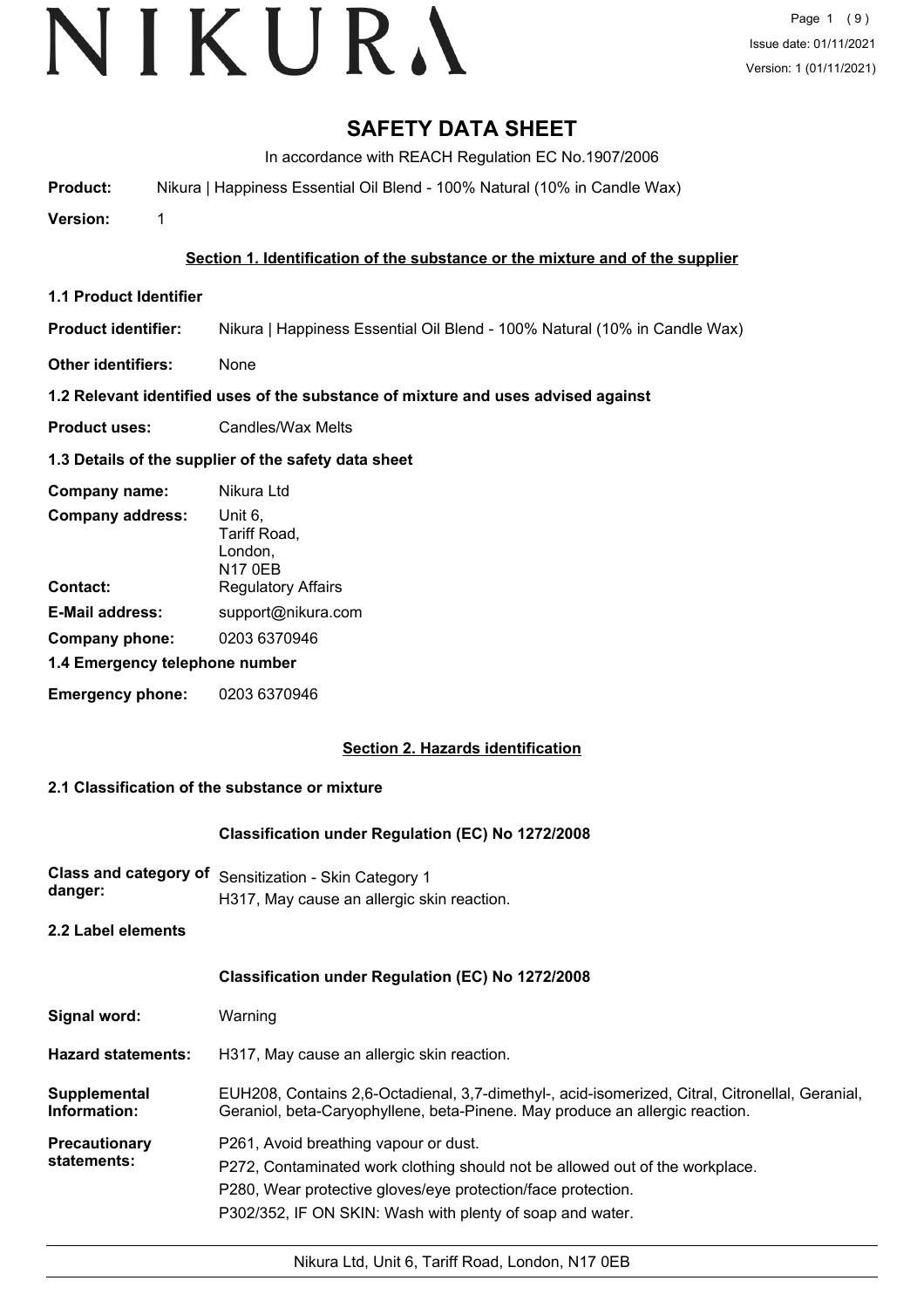# **SAFETY DATA SHEET**

In accordance with REACH Regulation EC No.1907/2006 **Product:** Nikura | Happiness Essential Oil Blend - 100% Natural (10% in Candle Wax) **Version:** 1 P333/313, If skin irritation or rash occurs: Get medical advice/attention. P363, Wash contaminated clothing before reuse. P501, Dispose of contents/container to approved disposal site, in accordance with local regulations. **Pictograms: Other hazards:** None **2.3 Other hazards**

## **Section 3. Composition / information on ingredients**

## **3.2 Mixtures**

## **Contains:**

| <b>Name</b>                                             | <b>CAS</b> | <b>EC</b> | <b>REACH Registration</b><br>No. | %     | <b>Classification for</b><br>(CLP) 1272/2008                                                                                             |
|---------------------------------------------------------|------------|-----------|----------------------------------|-------|------------------------------------------------------------------------------------------------------------------------------------------|
| <b>l</b> d-Limonene                                     | 5989-27-5  | 227-813-5 |                                  | 1.98% | Flam. Lig. 3-Skin Irrit.<br>2-Skin Sens. 1B-Asp.<br>Tox 1-Aquatic Acute 1-<br>Aquatic Chronic 3;<br>H226-H304-H315-<br>lH317-H400-H412.- |
| <b>L</b> inalool                                        | 78-70-6    | 201-134-4 |                                  | 1.19% | Skin Irrit. 2-Eye Irrit. 2-<br>Skin Sens. 1B;H315-<br>H317-H319.-                                                                        |
| Linalyl acetate                                         | 115-95-7   | 204-116-4 |                                  | 1.07% | Skin Irrit. 2-Skin Sens.<br>1B:H315-H317 -                                                                                               |
| Geranial                                                | 141-27-5   | 205-476-5 |                                  | 0.55% | Skin Irrit. 2-Eye Irrit. 2-<br>Skin Sens. 1B;H315-<br>H317-H319.-                                                                        |
| 2,6-Octadienal, 3,7-<br>dimethyl-, acid-<br>lisomerized | 90480-35-6 | 291-768-8 |                                  | 0.46% | Flam. Lig. 2-Skin Irrit.<br>2-Skin Sens. 1B-Repr.<br>2-Aquatic Chronic 2;<br>H225-H315-H317-<br>H361-H411.-                              |
| Citronellal                                             | 106-23-0   | 203-376-6 |                                  | 0.39% | Skin Irrit. 2-Eye Irrit. 2-<br>Skin Sens. 1B:H315-<br>H317-H319.-                                                                        |
| Citral                                                  | 5392-40-5  | 226-394-6 |                                  | 0.26% | Skin Irrit. 2-Eye Irrit. 2-<br>Skin Sens. 1:H315-<br>H317-H319.-                                                                         |
| beta-Caryophyllene                                      | 87-44-5    | 201-746-1 |                                  | 0.19% | Skin Sens. 1B-Asp.<br>Tox 1-Aquatic Chronic<br>4:H304-H317-H413.-                                                                        |
| Geraniol                                                | 106-24-1   | 203-377-1 |                                  | 0.14% | Skin Irrit. 2-Eye Dam.<br>1-Skin Sens. 1; H315-<br>H317-H318.-                                                                           |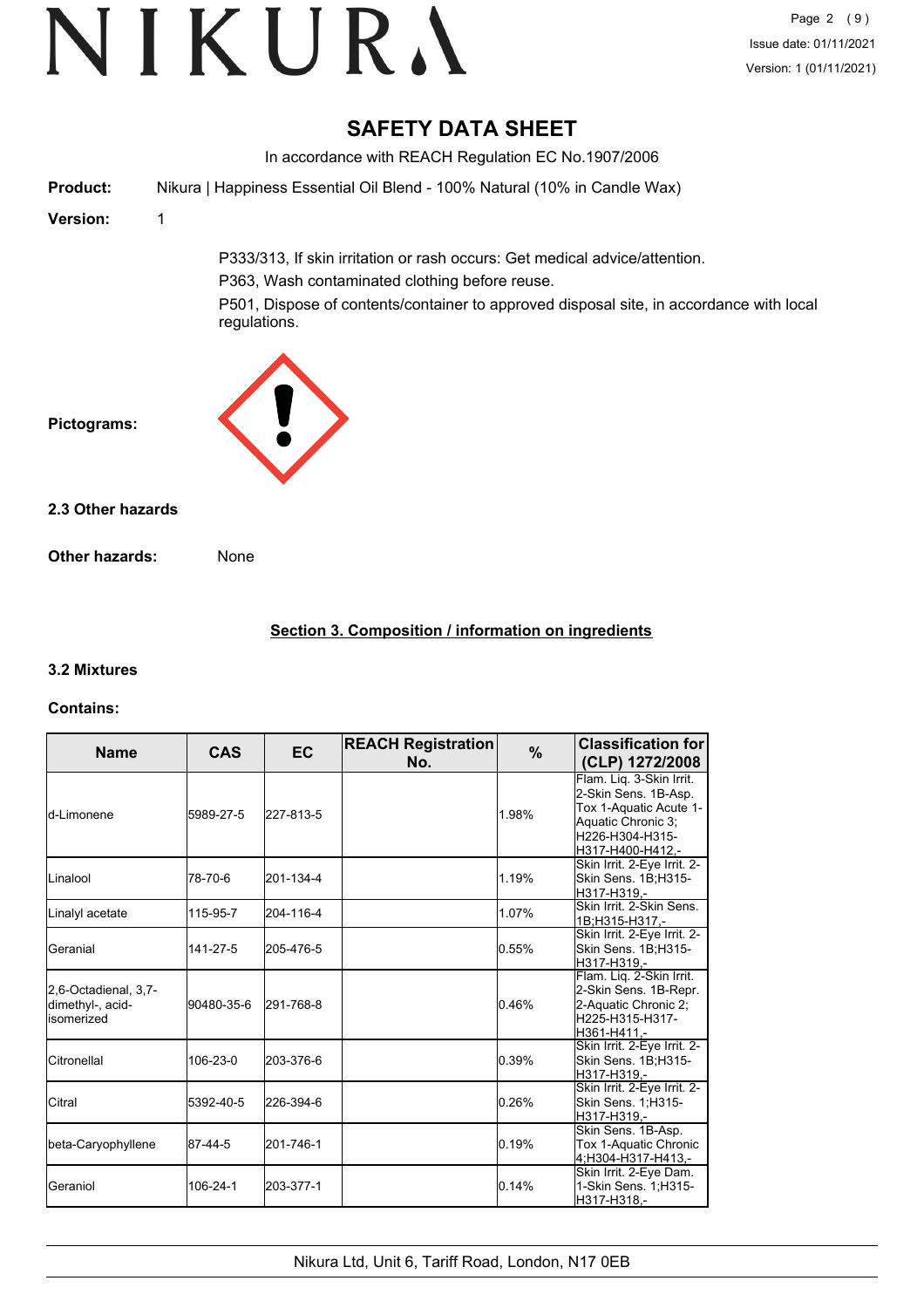# **SAFETY DATA SHEET**

In accordance with REACH Regulation EC No.1907/2006

**Product:** Nikura | Happiness Essential Oil Blend - 100% Natural (10% in Candle Wax)

#### **Version:** 1

| <b>I</b> p-Mentha-1.4-diene | $ 99-85-4 $ | 202-794-6 | 0.11% | Flam. Liq. 3-Repr. 2-<br>Asp. Tox 1, H226-H304-<br>IH361.-                                                                          |
|-----------------------------|-------------|-----------|-------|-------------------------------------------------------------------------------------------------------------------------------------|
| Ibeta-Pinene                | 127-91-3    | 204-872-5 | 0.11% | Flam. Lig. 3-Skin Irrit.<br>2-Skin Sens. 1B-Asp.<br>Tox 1-Aquatic Acute 1-<br>Aquatic Chronic 1:<br>H226-H304-H315-<br>IH317-H410.- |

#### **Substances with Community workplace exposure limits:**

Not Applicable

**Substances that are persistent, bioaccumulative and toxic or very persistent and very bioaccumulative, greater than 0.1%:**

Not Applicable

#### **Section 4. First-aid measures**

#### **4.1 Description of first aid measures**

| Remove from exposure site to fresh air, keep at rest, and obtain medical attention.          |
|----------------------------------------------------------------------------------------------|
| Flush immediately with water for at least 15 minutes. Contact physician if symptoms persist. |
| IF ON SKIN: Wash with plenty of soap and water.                                              |
| Rinse mouth with water and obtain medical attention.                                         |
|                                                                                              |

#### **4.2 Most important symptoms and effects, both acute and delayed**

May cause an allergic skin reaction.

## **4.3 Indication of any immediate medical attention and special treatment needed**

None expected, see Section 4.1 for further information.

#### **SECTION 5: Firefighting measures**

#### **5.1 Extinguishing media**

Suitable media: Carbon dioxide, Dry chemical, Foam.

## **5.2 Special hazards arising from the substance or mixture**

In case of fire, may be liberated: Carbon monoxide, Unidentified organic compounds.

## **5.3 Advice for fire fighters:**

In case of insufficient ventilation, wear suitable respiratory equipment.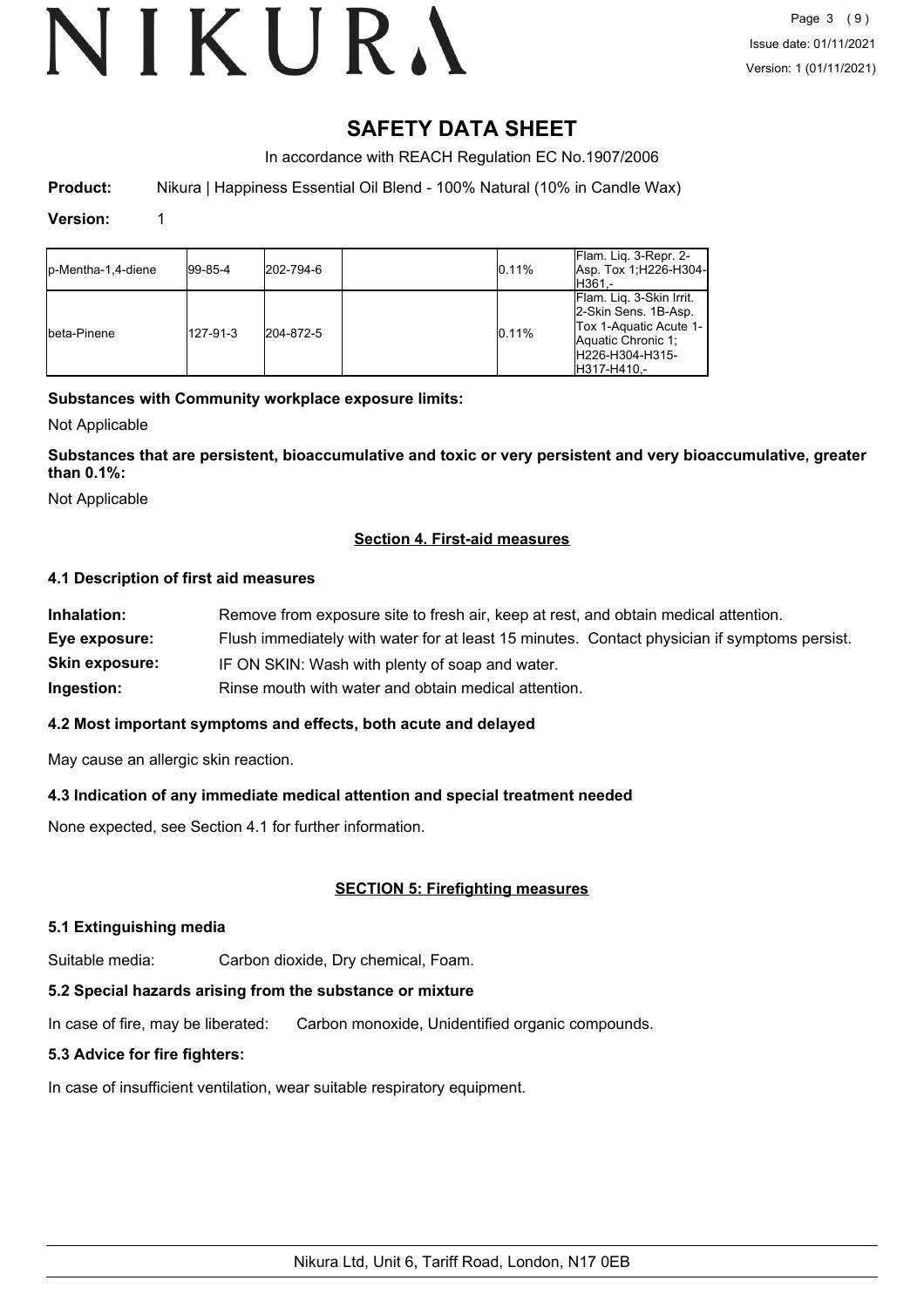# VIKURA

# **SAFETY DATA SHEET**

In accordance with REACH Regulation EC No.1907/2006

**Product:** Nikura | Happiness Essential Oil Blend - 100% Natural (10% in Candle Wax)

**Version:** 1

#### **Section 6. Accidental release measures**

#### **6.1 Personal precautions, protective equipment and emergency procedures:**

Avoid inhalation. Avoid contact with skin and eyes. See protective measures under Section 7 and 8.

#### **6.2 Environmental precautions:**

Keep away from drains, surface and ground water, and soil.

#### **6.3 Methods and material for containment and cleaning up:**

Remove ignition sources. Provide adequate ventilation. Avoid excessive inhalation of vapours. Contain spillage immediately by use of sand or inert powder. Dispose of according to local regulations.

#### **6.4 Reference to other sections:**

Also refer to sections 8 and 13.

## **Section 7. Handling and storage**

#### **7.1 Precautions for safe handling:**

Keep away from heat, sparks, open flames and hot surfaces. - No smoking. Use personal protective equipment as required. Use in accordance with good manufacturing and industrial hygiene practices. Use in areas with adequate ventilation Do not eat, drink or smoke when using this product.

#### **7.2 Conditions for safe storage, including any incompatibilities:**

Store in a well-ventilated place. Keep container tightly closed. Keep cool. Ground/bond container and receiving equipment. Use explosion-proof electrical, ventilating and lighting equipment. Use only non-sparking tools. Take precautionary measures against static discharge.

#### **7.3 Specific end use(s):**

Candles/Wax Melts: Use in accordance with good manufacturing and industrial hygiene practices.

#### **Section 8. Exposure controls/personal protection**

#### **8.1 Control parameters**

Workplace exposure limits: Not Applicable

#### **8.2 Exposure Controls**

#### **Eye / Skin Protection**

Wear protective gloves/eye protection/face protection

#### **Respiratory Protection**

Under normal conditions of use and where adequate ventilation is available to prevent build up of excessive vapour, this material should not require special engineering controls. However, in conditions of high or prolonged use, or high temperature or other conditions which increase exposure, the following engineering controls can be used to minimise exposure to personnel: a) Increase ventilation of the area with local exhaust ventilation. b) Personnel can use an approved, appropriately fitted respirator with organic vapour cartridge or canisters and particulate filters. c) Use closed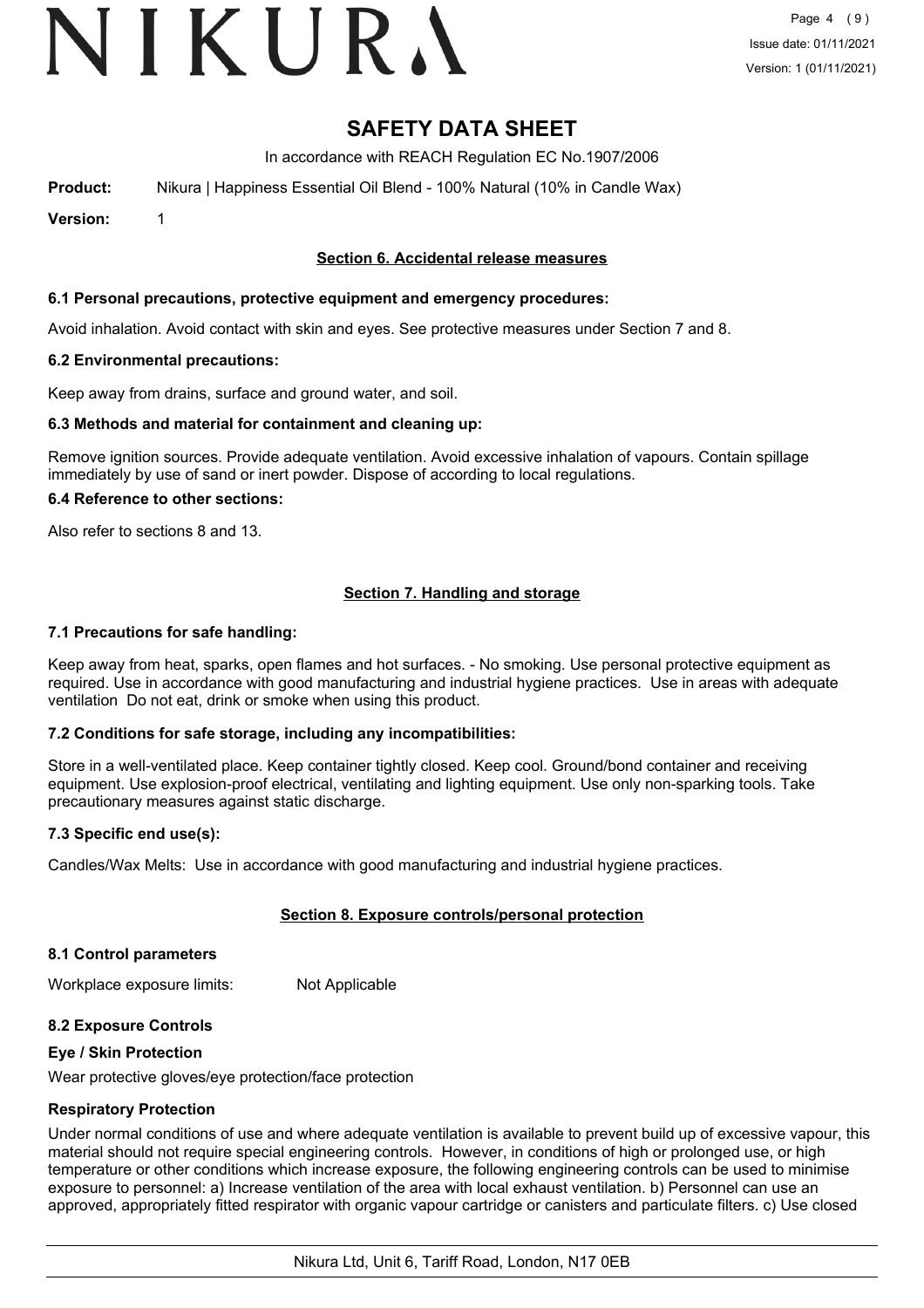Page 5 (9) Issue date: 01/11/2021 Version: 1 (01/11/2021)

# **SAFETY DATA SHEET**

In accordance with REACH Regulation EC No.1907/2006

**Product:** Nikura | Happiness Essential Oil Blend - 100% Natural (10% in Candle Wax)

**Version:** 1

systems for transferring and processing this material.

Also refer to Sections 2 and 7.

#### **Section 9. Physical and chemical properties**

#### **9.1 Information on basic physical and chemical properties**

| Appearance:                                   | Not determined                               |
|-----------------------------------------------|----------------------------------------------|
| Odour:                                        | Not determined                               |
| <b>Odour threshold:</b>                       | Not determined                               |
| pH:                                           | Not determined                               |
| Melting point / freezing point:               | Not determined                               |
| Initial boiling point / range:                | Not determined                               |
| <b>Flash point:</b>                           | > 200 °C                                     |
| <b>Evaporation rate:</b>                      | Not determined                               |
| Flammability (solid, gas):                    | Not determined                               |
| Upper/lower flammability or explosive limits: | Product does not present an explosion hazard |
| Vapour pressure:                              | Not determined                               |
| Vapour density:                               | Not determined                               |
| <b>Relative density:</b>                      | Not determined                               |
| Solubility(ies):                              | Not determined                               |
| Partition coefficient: n-octanol/water:       | Not determined                               |
| Auto-ignition temperature:                    | Not determined                               |
| <b>Decomposition temperature:</b>             | Not determined                               |
| <b>Viscosity:</b>                             | Not determined                               |
| <b>Explosive properties:</b>                  | Not expected                                 |
| <b>Oxidising properties:</b>                  | Not expected                                 |
| 9.2 Other information:                        | None available                               |

#### **Section 10. Stability and reactivity**

#### **10.1 Reactivity:**

Presents no significant reactivity hazard, by itself or in contact with water.

## **10.2 Chemical stability:**

Good stability under normal storage conditions.

## **10.3 Possibility of hazardous reactions:**

Not expected under normal conditions of use.

## **10.4 Conditions to avoid:**

Avoid extreme heat.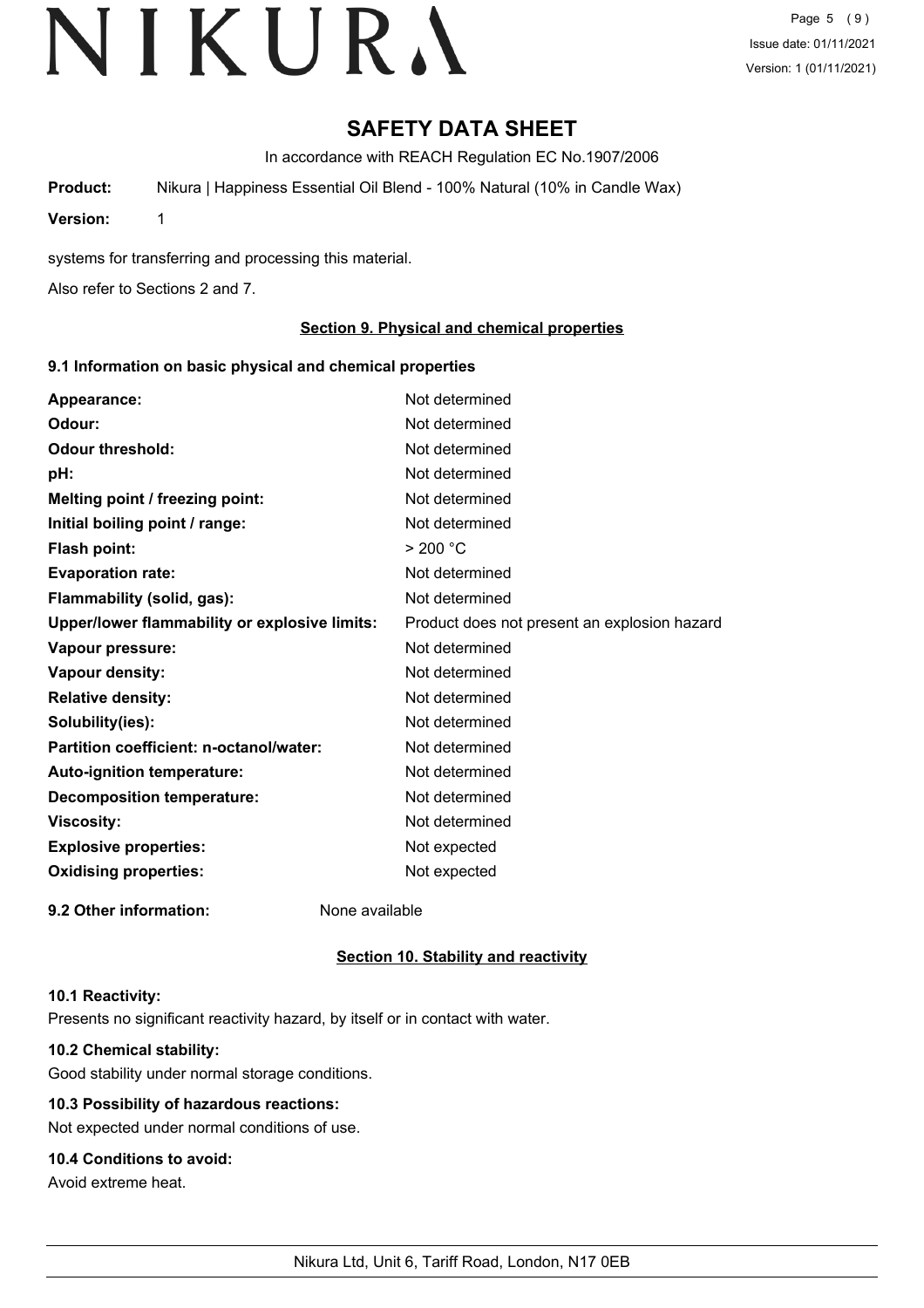# **SAFETY DATA SHEET**

In accordance with REACH Regulation EC No.1907/2006

**Product:** Nikura | Happiness Essential Oil Blend - 100% Natural (10% in Candle Wax)

**Version:** 1

## **10.5 Incompatible materials:**

Avoid contact with strong acids, alkalis or oxidising agents.

#### **10.6 Hazardous decomposition products:**

Not expected.

#### **Section 11. Toxicological information**

#### **11.1 Information on toxicological effects**

This mixture has not been tested as a whole for health effects. The health effects have been calculated using the methods outlined in Regulation (EC) No 1272/2008 (CLP).

| <b>Acute Toxicity:</b>                    | Based on available data the classification criteria are not met. |
|-------------------------------------------|------------------------------------------------------------------|
| <b>Acute Toxicity Oral</b>                | >5000                                                            |
| <b>Acute Toxicity Dermal</b>              | Not Applicable                                                   |
| <b>Acute Toxicity Inhalation</b>          | Not Available                                                    |
| <b>Skin corrosion/irritation:</b>         | Based on available data the classification criteria are not met. |
| Serious eye damage/irritation:            | Based on available data the classification criteria are not met. |
| <b>Respiratory or skin sensitisation:</b> | Sensitization - Skin Category 1                                  |
| Germ cell mutagenicity:                   | Based on available data the classification criteria are not met. |
| Carcinogenicity:                          | Based on available data the classification criteria are not met. |
| <b>Reproductive toxicity:</b>             | Based on available data the classification criteria are not met. |
| <b>STOT-single exposure:</b>              | Based on available data the classification criteria are not met. |
| <b>STOT-repeated exposure:</b>            | Based on available data the classification criteria are not met. |
| <b>Aspiration hazard:</b>                 | Based on available data the classification criteria are not met. |

**Information about hazardous ingredients in the mixture**

Not Applicable

Refer to Sections 2 and 3 for additional information.

## **Section 12. Ecological information**

| 12.1 Toxicity:                                                           | Not available |
|--------------------------------------------------------------------------|---------------|
| 12.2 Persistence and degradability:                                      | Not available |
| 12.3 Bioaccumulative potential:                                          | Not available |
| 12.4 Mobility in soil:                                                   | Not available |
| 12.5 Results of PBT and vPvB assessment:                                 |               |
| This substance does not meet the PBT/vPvB criteria of REACH, annex XIII. |               |
|                                                                          |               |

**12.6 Other adverse effects:** Not available

#### **Section 13. Disposal considerations**

#### **13.1 Waste treatment methods:**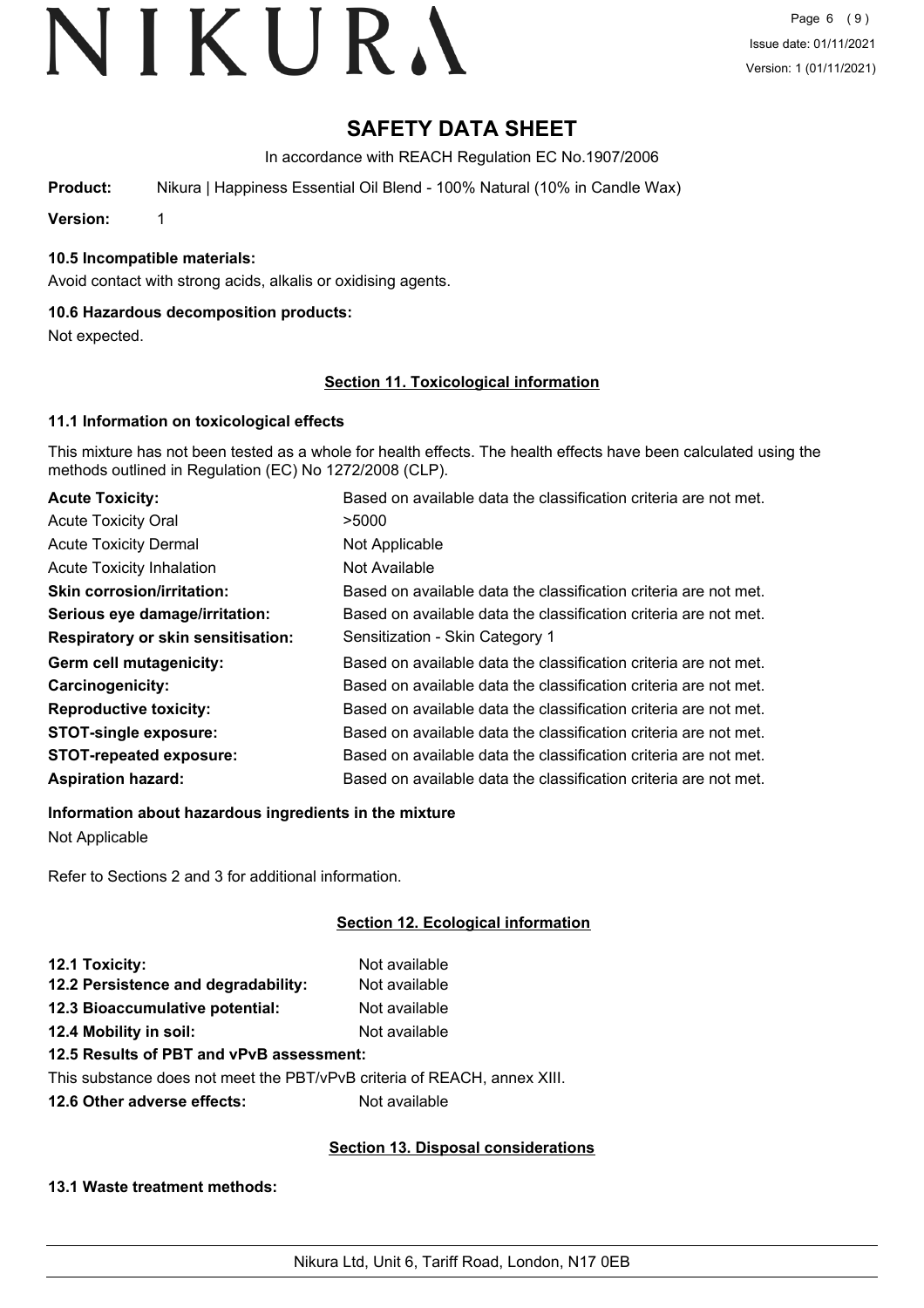# **SAFETY DATA SHEET**

In accordance with REACH Regulation EC No.1907/2006

**Product:** Nikura | Happiness Essential Oil Blend - 100% Natural (10% in Candle Wax)

**Version:** 1

Dispose of in accordance with local regulations. Avoid disposing into drainage systems and into the environment. Empty containers should be taken to an approved waste handling site for recycling or disposal.

#### **Section 14. Transport information**

| 14.1 UN number:                    | Not classified                                                                |
|------------------------------------|-------------------------------------------------------------------------------|
| 14.2 UN Proper Shipping Name:      |                                                                               |
| 14.3 Transport hazard class(es):   | Not classified                                                                |
| <b>Sub Risk:</b>                   | Not classified                                                                |
| 14.4. Packing Group:               | Not classified                                                                |
| <b>14.5 Environmental hazards:</b> | Not environmentally hazardous for transport                                   |
| 14.6 Special precautions for user: | None additional                                                               |
|                                    | 14.7 Transport in bulk according to Annex II of MARPOL73/78 and the IBC Code: |

Not classified

#### **Section 15. Regulatory information**

### **15.1 Safety, health and environmental regulations/legislation specific for the substance or mixture** None additional

#### **15.2 Chemical Safety Assessment**

A Chemical Safety Assessment has not been carried out for this product.

#### **Section 16. Other information**

| <b>Concentration % Limits:</b>  | SS 1=50.57% |
|---------------------------------|-------------|
| <b>Total Fractional Values:</b> | $SS = 1.98$ |

**Key to revisions:**

Not applicable

#### **Key to abbreviations:**

| <b>Abbreviation</b> | <b>Meaning</b>                                                     |
|---------------------|--------------------------------------------------------------------|
| Aquatic Acute 1     | Hazardous to the Aquatic Environment - Acute Hazard Category 1     |
| Aquatic Chronic 1   | Hazardous to the Aquatic Environment - Long-term Hazard Category 1 |
| Aquatic Chronic 2   | Hazardous to the Aquatic Environment - Long-term Hazard Category 2 |
| Aquatic Chronic 3   | Hazardous to the Aquatic Environment - Long-term Hazard Category 3 |
| Aquatic Chronic 4   | Hazardous to the Aquatic Environment - Long-term Hazard Category 4 |
| Asp. Tox 1          | Aspiration Hazard Category 1                                       |
| Eye Dam. 1          | Eye Damage / Irritation Category 1                                 |
| Eye Irrit. 2        | Eye Damage / Irritation Category 2                                 |
| Flam. Lig. 2        | Flammable Liquid, Hazard Category 2                                |
| Flam. Lig. 3        | Flammable Liquid, Hazard Category 3                                |
| H <sub>225</sub>    | Highly flammable liquid and vapour.                                |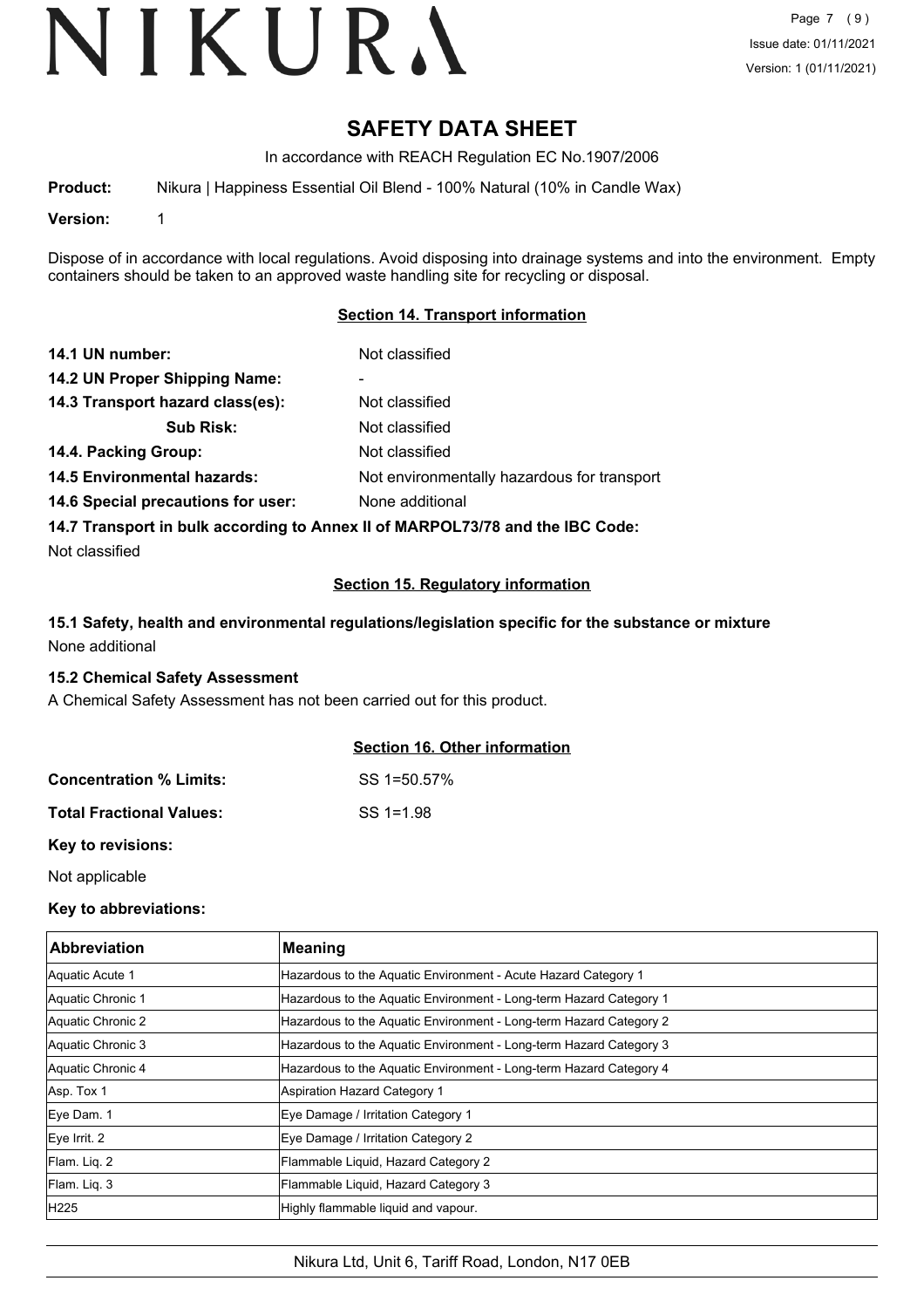# **SAFETY DATA SHEET**

In accordance with REACH Regulation EC No.1907/2006

**Product:** Nikura | Happiness Essential Oil Blend - 100% Natural (10% in Candle Wax)

#### **Version:** 1

| H226             | Flammable liquid and vapour.                                                                                                        |
|------------------|-------------------------------------------------------------------------------------------------------------------------------------|
| H304             | May be fatal if swallowed and enters airways.                                                                                       |
| H315             | Causes skin irritation.                                                                                                             |
| H317             | May cause an allergic skin reaction.                                                                                                |
| H318             | Causes serious eye damage.                                                                                                          |
| H319             | Causes serious eye irritation.                                                                                                      |
| H361             | Suspected of damaging fertility or the unborn child (exposure route).                                                               |
| H400             | Very toxic to aquatic life.                                                                                                         |
| H410             | Very toxic to aquatic life with long lasting effects.                                                                               |
| H411             | Toxic to aquatic life with long lasting effects.                                                                                    |
| H412             | Harmful to aquatic life with long lasting effects.                                                                                  |
| H413             | May cause long lasting harmful effects to aquatic life.                                                                             |
| P202             | Do not handle until all safety precautions have been read and understood.                                                           |
| P210             | Keep away from heat, sparks, open flames and hot surfaces. - No smoking.                                                            |
| P233             | Keep container tightly closed.                                                                                                      |
| P240             | Ground/bond container and receiving equipment.                                                                                      |
| P241             | Use explosion-proof electrical, ventilating and lighting equipment.                                                                 |
| P242             | Use only non-sparking tools.                                                                                                        |
| P243             | Take precautionary measures against static discharge.                                                                               |
| P <sub>261</sub> | Avoid breathing vapour or dust.                                                                                                     |
| P <sub>264</sub> | Wash hands and other contacted skin thoroughly after handling.                                                                      |
| P272             | Contaminated work clothing should not be allowed out of the workplace.                                                              |
| P273             | Avoid release to the environment.                                                                                                   |
| P280             | Wear protective gloves/eye protection/face protection.                                                                              |
| P301/310         | IF SWALLOWED: Immediately call a POISON CENTER or doctor/physician.                                                                 |
| P302/352         | IF ON SKIN: Wash with plenty of soap and water.                                                                                     |
| P303/361/353     | IF ON SKIN (or hair): Remove/take off immediately all contaminated clothing. Rinse skin with water/shower.                          |
| P305/351/338     | IF IN EYES: Rinse cautiously with water for several minutes. Remove contact lenses, if present and easy to<br>do. Continue rinsing. |
| P308/313         | IF exposed or concerned: Get medical advice/attention.                                                                              |
| P310             | Immediately call a POISON CENTER or doctor/physician.                                                                               |
| P331             | Do not induce vomiting.                                                                                                             |
| P333/313         | If skin irritation or rash occurs: Get medical advice/attention.                                                                    |
| P337/313         | If eye irritation persists: Get medical advice/attention.                                                                           |
| P362             | Take off contaminated clothing and wash before reuse.                                                                               |
| P363             | Wash contaminated clothing before reuse.                                                                                            |
| P370/378         | In case of fire: Use carbon dioxide, dry chemical, foam for extinction.                                                             |
| P391             | Collect spillage.                                                                                                                   |
| P403/235         | Store in a well-ventilated place. Keep cool.                                                                                        |
| P405             | Store locked up.                                                                                                                    |
| P501             | Dispose of contents/container to approved disposal site, in accordance with local regulations.                                      |
| Repr. 2          | Toxic to Reproduction Category 2                                                                                                    |